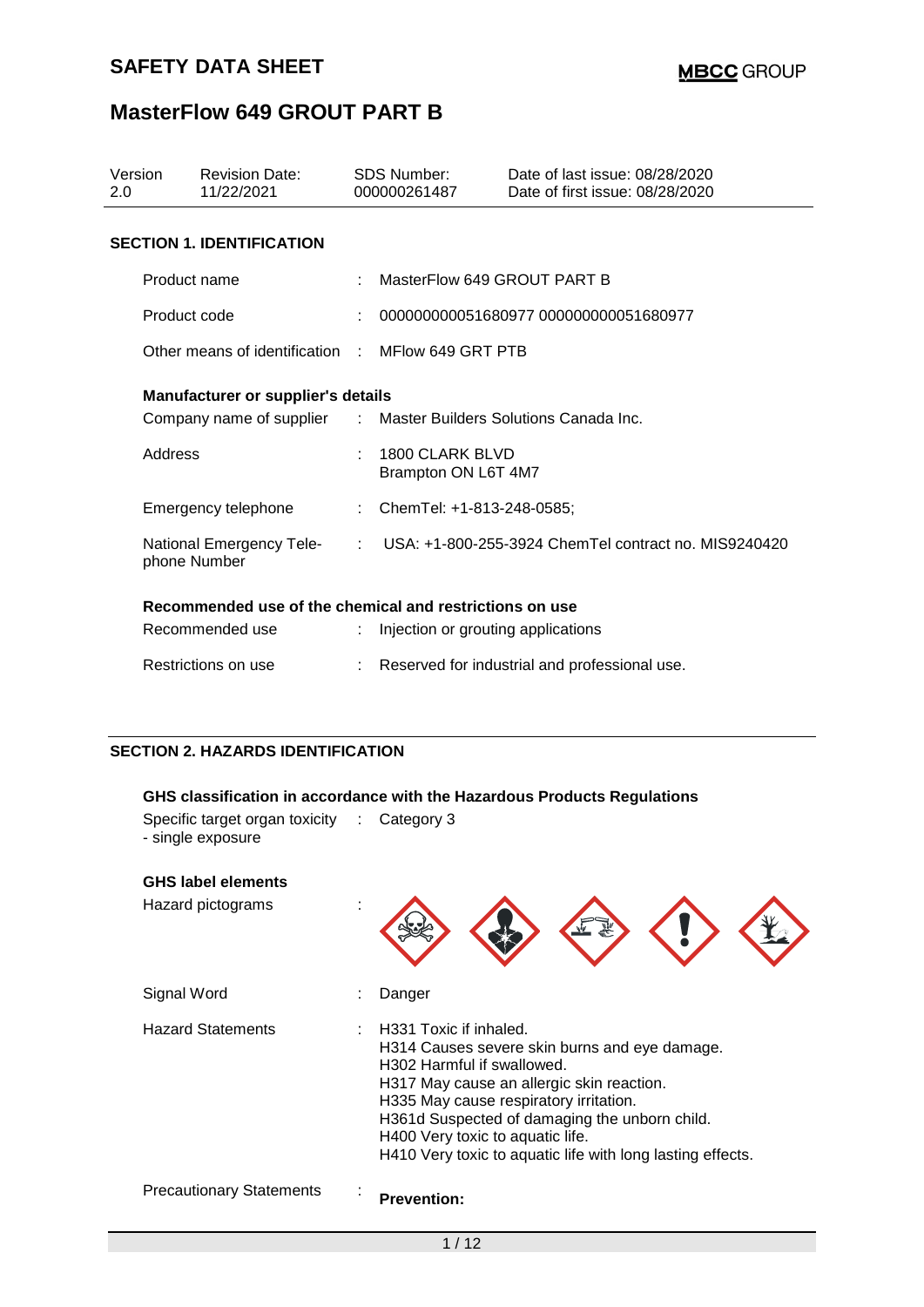| Version<br>2.0 | <b>Revision Date:</b><br>11/22/2021 | <b>SDS Number:</b><br>000000261487                                                                                             | Date of last issue: 08/28/2020<br>Date of first issue: 08/28/2020                                                                                                                                                                                                                                                                                                                                                                                                                                                                                                                                                                                                                                                                                                                                      |
|----------------|-------------------------------------|--------------------------------------------------------------------------------------------------------------------------------|--------------------------------------------------------------------------------------------------------------------------------------------------------------------------------------------------------------------------------------------------------------------------------------------------------------------------------------------------------------------------------------------------------------------------------------------------------------------------------------------------------------------------------------------------------------------------------------------------------------------------------------------------------------------------------------------------------------------------------------------------------------------------------------------------------|
|                |                                     | and understood.<br>the workplace.<br>face protection.                                                                          | P201 Obtain special instructions before use.<br>P202 Do not handle until all safety precautions have been read<br>P261 Avoid breathing mist or vapors.<br>P264 Wash skin thoroughly after handling.<br>P270 Do not eat, drink or smoke when using this product.<br>P271 Use only outdoors or in a well-ventilated area.<br>P272 Contaminated work clothing must not be allowed out of<br>P273 Avoid release to the environment.<br>P280 Wear protective gloves/ protective clothing/ eye protection/                                                                                                                                                                                                                                                                                                   |
|                |                                     | <b>Response:</b><br>induce vomiting.<br>CENTER/doctor.<br>CENTER/doctor.<br>attention.<br>attention.<br>P391 Collect spillage. | P301 + P312 + P330 IF SWALLOWED: Call a POISON<br>CENTER/ doctor if you feel unwell. Rinse mouth.<br>P301 + P330 + P331 IF SWALLOWED: Rinse mouth. Do NOT<br>P303 + P361 + P353 IF ON SKIN (or hair): Take off immediately<br>all contaminated clothing. Rinse skin with water/ shower.<br>P304 + P340 + P310 IF INHALED: Remove person to fresh air<br>and keep comfortable for breathing. Immediately call a POISON<br>P305 + P351 + P338 + P310 IF IN EYES: Rinse cautiously with<br>water for several minutes. Remove contact lenses, if present<br>and easy to do. Continue rinsing. Immediately call a POISON<br>P308 + P313 IF exposed or concerned: Get medical advice/<br>P333 + P313 If skin irritation or rash occurs: Get medical advice/<br>P363 Wash contaminated clothing before reuse. |
|                |                                     | Storage:<br>tightly closed.<br>P405 Store locked up.                                                                           | P403 + P233 Store in a well-ventilated place. Keep container                                                                                                                                                                                                                                                                                                                                                                                                                                                                                                                                                                                                                                                                                                                                           |
|                |                                     | Disposal:<br>posal plant.                                                                                                      | P501 Dispose of contents/ container to an approved waste dis-                                                                                                                                                                                                                                                                                                                                                                                                                                                                                                                                                                                                                                                                                                                                          |
| None known.    | <b>Other hazards</b>                |                                                                                                                                |                                                                                                                                                                                                                                                                                                                                                                                                                                                                                                                                                                                                                                                                                                                                                                                                        |

Substance / Mixture : Mixture

Chemical nature : curing agent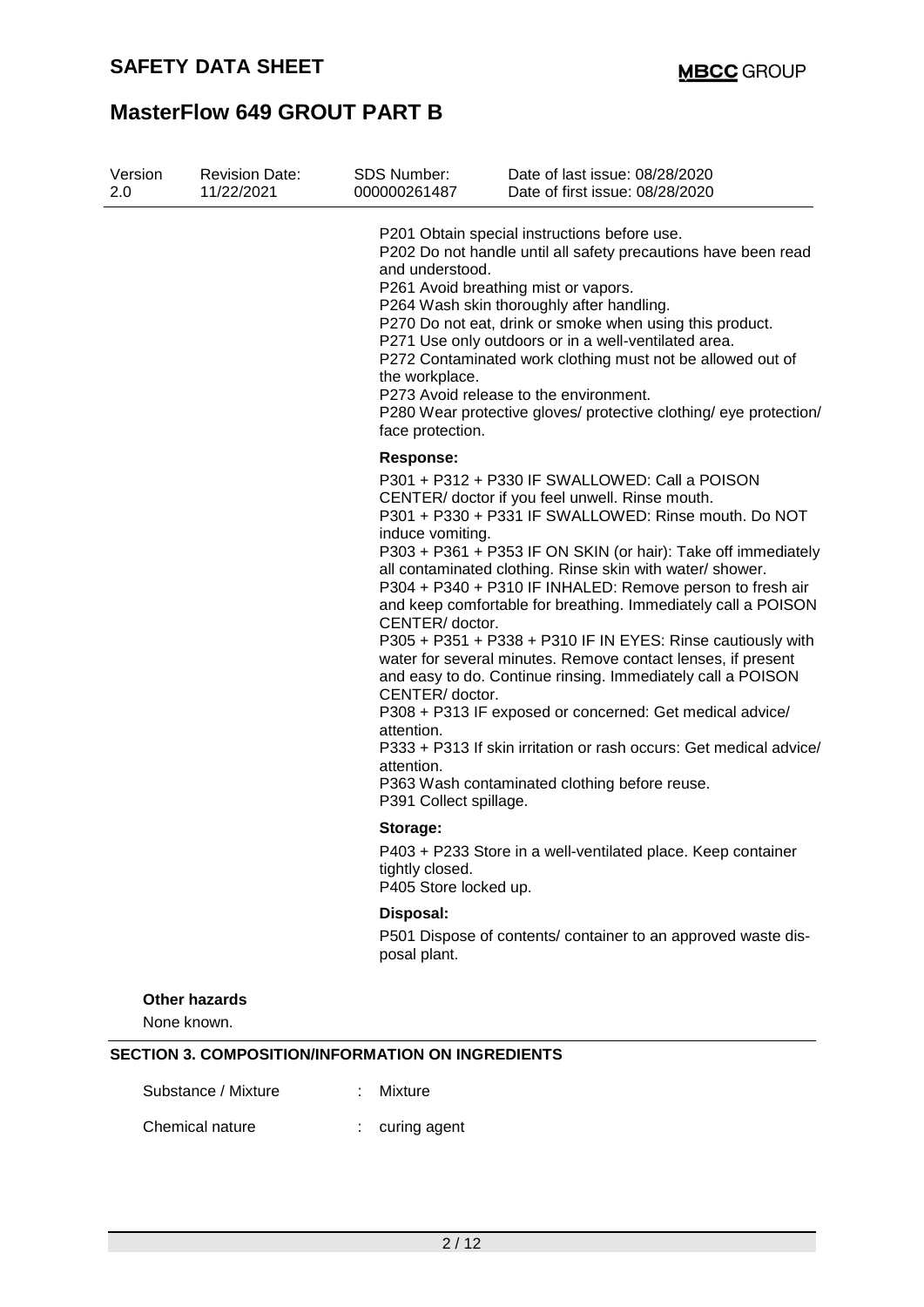| Version<br><b>Revision Date:</b><br>11/22/2021                                           | SDS Number:<br>000000261487                                                                  |                | Date of last issue: 08/28/2020<br>Date of first issue: 08/28/2020 |
|------------------------------------------------------------------------------------------|----------------------------------------------------------------------------------------------|----------------|-------------------------------------------------------------------|
| <b>Components</b>                                                                        |                                                                                              |                |                                                                   |
| Chemical name                                                                            | Common<br>Name/Synonym                                                                       | CAS-No.        | Concentration (% w/w)                                             |
| Fatty acids, tall-oil,<br>reaction products with<br>tetraethylenepentamine products with | Fatty acids, tall-<br>oil, reaction<br>tetraethylene-<br>pentamine                           | 68953-36-6     | $>= 70 - 90$                                                      |
| $2.2 -$<br>iminodi(ethylamine)                                                           | Diethylenetri-<br>amine                                                                      | $111 - 40 - 0$ | $>= 0 - 20$                                                       |
| $3,6,9-$<br>triazaundecameth-<br>ylene-1,11-diamine                                      | Tetraethylene-<br>pentamine                                                                  | $112 - 57 - 2$ | $>= 5 - < 10$                                                     |
| $N, N'-bis(3-$<br>aminopro-<br>pyl)ethylenediamine                                       | $1,3-$<br>Propanedia-<br>mine, N,N"-1,2-<br>ethanediylbis-                                   | 10563-26-5     | $>= 0 - 20$                                                       |
| triethylenetetramine                                                                     | $1,2-$<br>Ethanediamine,<br>N,N'-bis(2-<br>aminoethyl)-                                      | 112-24-3       | $>= 0 - 20$                                                       |
| $2,4,6-$<br>tris(dimethylaminometh<br>yl)phenol                                          | Phenol, 2,4,6-<br>tris[(dimethylami<br>no)methyl]-                                           | $90 - 72 - 2$  | $>= 1 - 5$                                                        |
| $N, N-Bis(2-$<br>ami-<br>no-<br>ethyl)ethylenediamine                                    | $1,2-$<br>Ethanediamine,<br>N,N-bis(2-<br>aminoethyl)-                                       | 4097-89-6      | $>= 0 - 5$                                                        |
| Salicylic acid                                                                           | Benzoic acid, 2- 69-72-7<br>hydroxy-                                                         |                | $>= 0 - 1$                                                        |
| Fatty acids, C18-<br>unsatd., trimers,<br>compds. with oleyla-<br>mine                   | Fatty acids, C <sup>18</sup> -147900-93-4<br>unsatd., trimers,<br>compds. with<br>oleylamine |                | $>= 0.1 - 1$                                                      |
| N-(2-aminoethyl)-1,3-<br>propanediamine                                                  | $1,3-$<br>Propanedia-<br>mine, N-(2-<br>aminoethyl)-                                         | 13531-52-7     | $>= 0 - 5$                                                        |

Actual concentration is withheld as a trade secret

### **SECTION 4. FIRST AID MEASURES**

| General advice          | ÷. | First aid personnel should pay attention to their own safety.<br>Immediately remove contaminated clothing.                                                                                 |
|-------------------------|----|--------------------------------------------------------------------------------------------------------------------------------------------------------------------------------------------|
| If inhaled              |    | : If difficulties occur after vapour/aerosol has been inhaled,<br>remove to fresh air and seek medical attention.                                                                          |
| In case of skin contact |    | : After contact with skin, wash immediately with plenty of water<br>and soap.<br>Under no circumstances should organic solvent be used.<br>If irritation develops, seek medical attention. |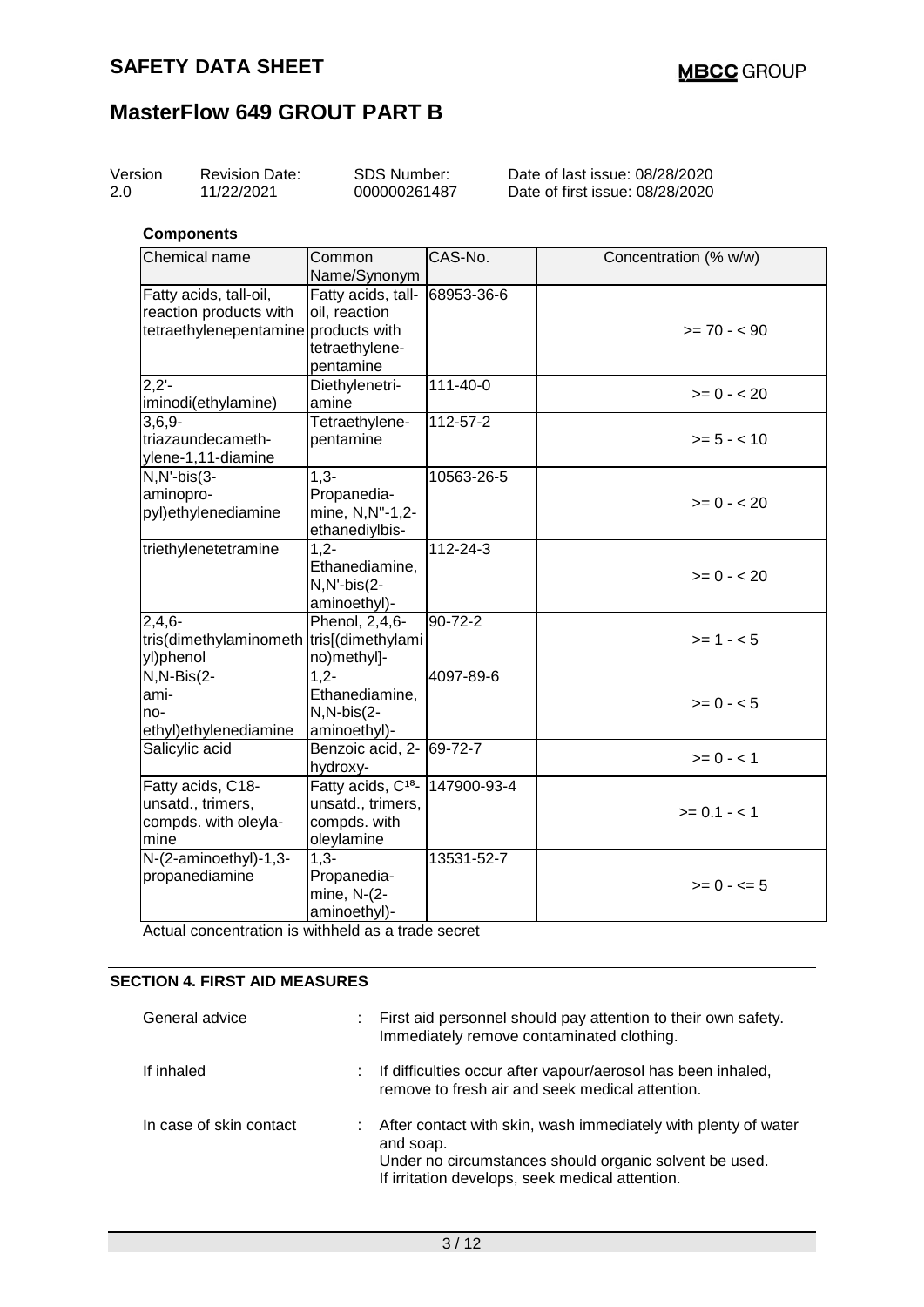| Version<br>2.0 | <b>Revision Date:</b><br>11/22/2021                    | <b>SDS Number:</b><br>000000261487                                                                                      | Date of last issue: 08/28/2020<br>Date of first issue: 08/28/2020                                                             |
|----------------|--------------------------------------------------------|-------------------------------------------------------------------------------------------------------------------------|-------------------------------------------------------------------------------------------------------------------------------|
|                | In case of eye contact                                 | for at least 15 minutes.<br>Keep eye wide open while rinsing.<br>Remove contact lenses.<br>Seek medical advice.         | : In case of contact, immediately flush eyes with plenty of water                                                             |
| If swallowed   |                                                        | seek medical attention.<br>ter or doctor.                                                                               | Immediately rinse mouth and then drink 200-300 ml of water,<br>Do not induce vomiting unless told to by a poison control cen- |
| delayed        | Most important symptoms<br>and effects, both acute and | Toxic if inhaled.<br>Harmful if swallowed.<br>May cause an allergic skin reaction.<br>May cause respiratory irritation. | Causes severe skin burns and eye damage.<br>Suspected of damaging the unborn child.                                           |
|                | Notes to physician                                     | Treat symptomatically.                                                                                                  |                                                                                                                               |

#### **SECTION 5. FIRE-FIGHTING MEASURES**

| Suitable extinguishing media :                      | Foam<br>Water spray<br>Dry powder<br>Carbon dioxide (CO2)                                                                                                                               |
|-----------------------------------------------------|-----------------------------------------------------------------------------------------------------------------------------------------------------------------------------------------|
| Unsuitable extinguishing<br>media                   | $:$ water jet                                                                                                                                                                           |
| Hazardous combustion prod- :<br>ucts                | nitrogen oxides<br>Carbon oxides<br>fumes/smoke<br>carbon black<br>corrosive gases/vapours                                                                                              |
| Further information                                 | The degree of risk is governed by the burning substance and<br>the fire conditions.<br>Contaminated extinguishing water must be disposed of in<br>accordance with official regulations. |
| Special protective equipment :<br>for fire-fighters | Firefighters should be equipped with self-contained breathing<br>apparatus and turn-out gear.                                                                                           |

#### **SECTION 6. ACCIDENTAL RELEASE MEASURES**

| Personal precautions, protec-<br>tive equipment and emer-<br>gency procedures | Use personal protective clothing.<br>Do not breathe vapour/aerosol/spray mists.<br>Handle in accordance with good building materials hygiene<br>and safety practice. |
|-------------------------------------------------------------------------------|----------------------------------------------------------------------------------------------------------------------------------------------------------------------|
| Environmental precautions                                                     | : Contain contaminated water/firefighting water.<br>Do not discharge into drains/surface waters/groundwater.                                                         |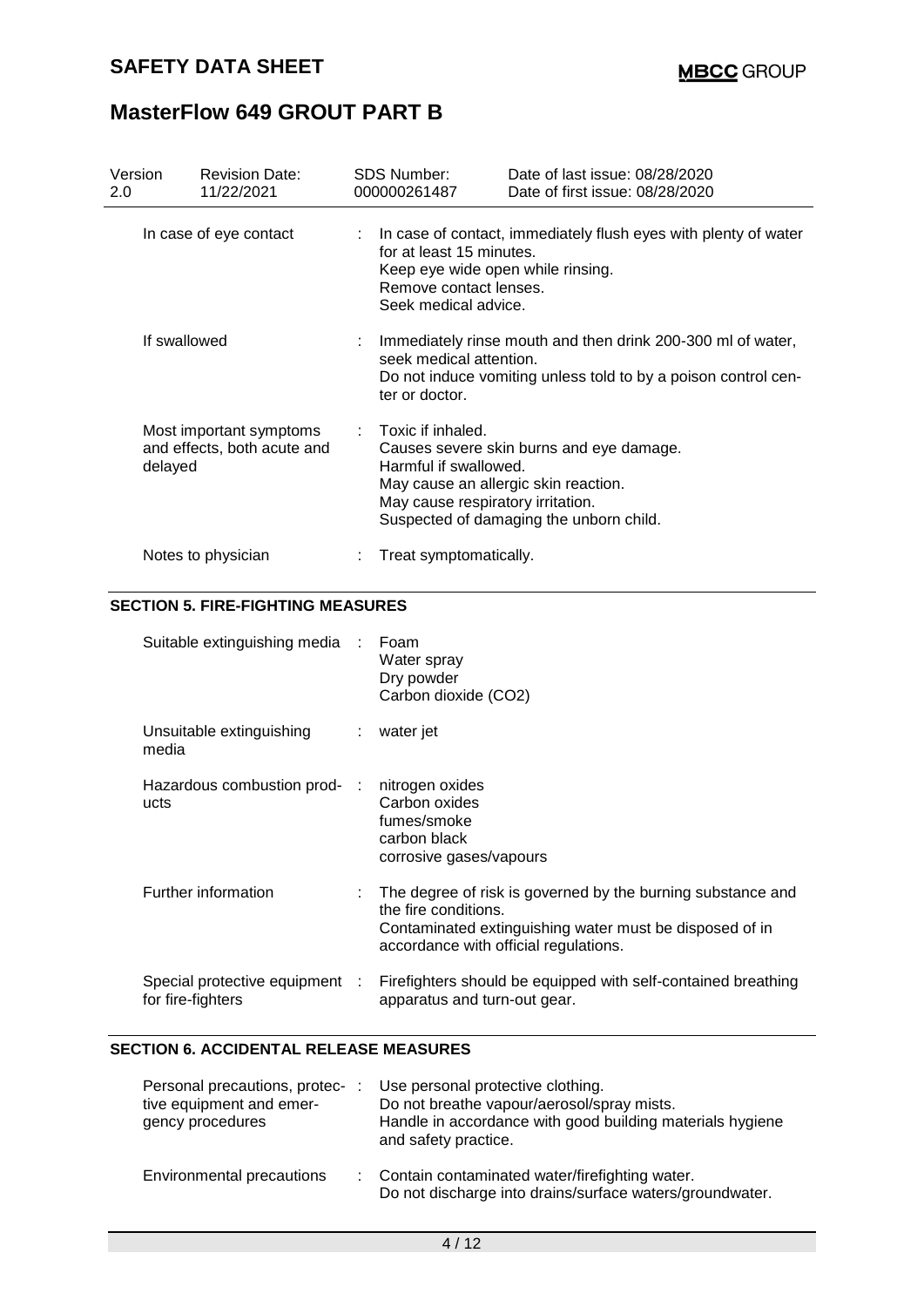| Version<br>2.0 |                | <b>Revision Date:</b><br>11/22/2021                      | <b>SDS Number:</b><br>000000261487                                                                                                                           | Date of last issue: 08/28/2020<br>Date of first issue: 08/28/2020                                                                                                                         |  |  |
|----------------|----------------|----------------------------------------------------------|--------------------------------------------------------------------------------------------------------------------------------------------------------------|-------------------------------------------------------------------------------------------------------------------------------------------------------------------------------------------|--|--|
|                |                | Methods and materials for<br>containment and cleaning up | Soak up with inert absorbent material (e.g. sand, silica gel,<br>acid binder, universal binder, sawdust).<br>Pick up with suitable appliance and dispose of. |                                                                                                                                                                                           |  |  |
|                |                | <b>SECTION 7. HANDLING AND STORAGE</b>                   |                                                                                                                                                              |                                                                                                                                                                                           |  |  |
|                |                | Advice on protection against<br>fire and explosion       |                                                                                                                                                              | Normal measures for preventive fire protection.                                                                                                                                           |  |  |
|                |                | Advice on safe handling                                  | Avoid contact with skin and eyes.<br>Avoid aerosol formation.<br>Keep container tightly sealed.                                                              | Handle and open container with care.<br>Wear personal protective equipment.<br>Keep away from sources of ignition - No smoking.                                                           |  |  |
|                |                | Conditions for safe storage                              | place.<br>kept upright to prevent leakage.<br>Observe label precautions.<br>the technological safety standards.                                              | Keep container tightly closed in a dry and well-ventilated<br>Containers which are opened must be carefully resealed and<br>Electrical installations / working materials must comply with |  |  |
|                | age conditions | Further information on stor-                             | Protect from direct sunlight.<br>Store protected against freezing.                                                                                           | Keep only in the original container in a cool, dry, well-<br>ventilated place away from ignition sources, heat or flame.                                                                  |  |  |
|                | perature       | Recommended storage tem-                                 | >4 °C                                                                                                                                                        |                                                                                                                                                                                           |  |  |
|                | age stability  | Further information on stor-                             | (BELOW 40°F / 5°C).                                                                                                                                          | PROTECT FROM FREEZING DURING THE COLD-SEASON                                                                                                                                              |  |  |

### **SECTION 8. EXPOSURE CONTROLS/PERSONAL PROTECTION**

### **Ingredients with workplace control parameters**

| Components               | CAS-No.  | Value type<br>(Form of | Control parame-<br>ters / Permissible | <b>Basis</b>                         |
|--------------------------|----------|------------------------|---------------------------------------|--------------------------------------|
|                          |          | exposure)              | concentration                         |                                      |
| 2,2'-iminodi(ethylamine) | 111-40-0 | <b>TWA value</b>       | 1 ppm                                 | <b>ACGIHTLV</b>                      |
|                          |          | <b>REL</b> value       | 1 ppm<br>$4$ mg/m $3$                 | <b>NIOSH</b>                         |
|                          |          | <b>TWA value</b>       | 1 ppm<br>$4$ mg/m $3$                 | 29 CFR<br>1910.1000<br>(Table Z-1-A) |
|                          |          | <b>TWA</b>             | 1 ppm<br>4.2 mg/m $3$                 | CA AB OEL                            |
|                          |          | <b>TWA</b>             | 1 ppm                                 | CA BC OEL                            |
|                          |          | <b>TWAEV</b>           | 1 ppm                                 | CA QC OEL                            |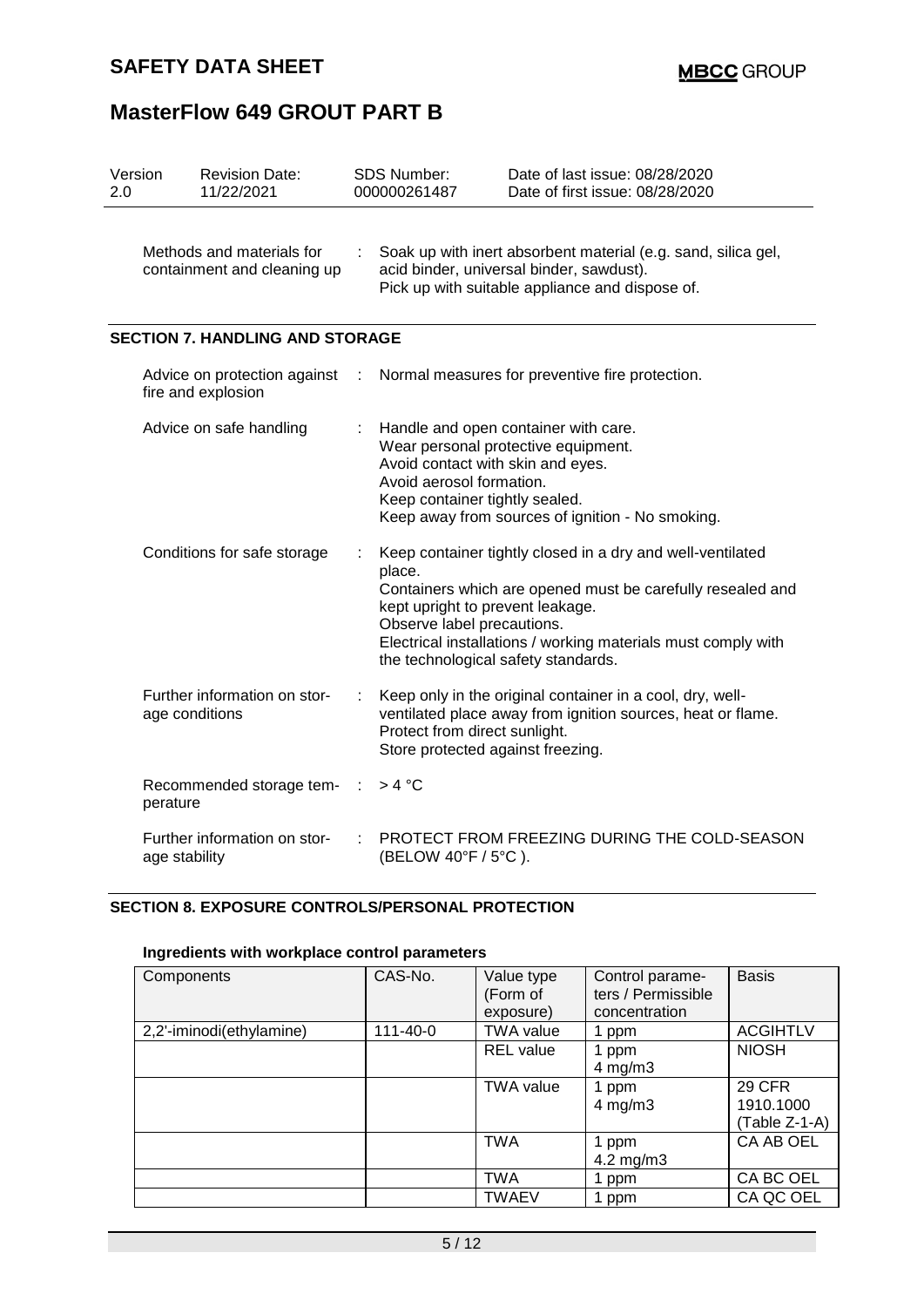| Version<br>2.0 | <b>Revision Date:</b><br>11/22/2021 |                                                                                                                                                            | <b>SDS Number:</b><br>000000261487            | Date of last issue: 08/28/2020<br>Date of first issue: 08/28/2020                     |                                                                                                                                                                                      |              |
|----------------|-------------------------------------|------------------------------------------------------------------------------------------------------------------------------------------------------------|-----------------------------------------------|---------------------------------------------------------------------------------------|--------------------------------------------------------------------------------------------------------------------------------------------------------------------------------------|--------------|
|                |                                     |                                                                                                                                                            |                                               | <b>TWA</b>                                                                            | 4.2 mg/m3<br>1 ppm                                                                                                                                                                   | <b>ACGIH</b> |
|                | triethylenetetramine                |                                                                                                                                                            | 112-24-3                                      | <b>TWA</b>                                                                            | $0.5$ ppm<br>$3$ mg/m $3$                                                                                                                                                            | CA ON OEL    |
|                | <b>Engineering measures</b>         |                                                                                                                                                            |                                               | Ensure adequate ventilation.                                                          |                                                                                                                                                                                      |              |
|                | Personal protective equipment       |                                                                                                                                                            |                                               |                                                                                       |                                                                                                                                                                                      |              |
|                | Respiratory protection              |                                                                                                                                                            | may be exceeded.                              | Use NIOSH approved respiratory protection.                                            | Wear appropriate certified respirator when exposure limits                                                                                                                           |              |
|                | Hand protection                     |                                                                                                                                                            |                                               |                                                                                       |                                                                                                                                                                                      |              |
|                | Remarks                             |                                                                                                                                                            | versity of types.                             |                                                                                       | Wear chemical resistant protective gloves. Manufacturer's<br>directions for use should be observed because of great di-                                                              |              |
|                | Eye protection                      | Tightly fitting safety goggles (chemical goggles) and face<br>shield.                                                                                      |                                               |                                                                                       |                                                                                                                                                                                      |              |
|                | Skin and body protection            | Body protection must be chosen depending on activity and<br>possible exposure, e.g. head protection, apron, protective<br>boots, chemical-protection suit. |                                               |                                                                                       |                                                                                                                                                                                      |              |
|                | Protective measures                 | ÷                                                                                                                                                          | and safety practice.                          | Do not inhale gases/vapours/aerosols.                                                 | Avoid contact with the skin, eyes and clothing.<br>Handle in accordance with good building materials hygiene                                                                         |              |
|                | Hygiene measures                    | t,                                                                                                                                                         | the end of the shift.<br>care agents applied. | When using, do not eat, drink or smoke.<br>Replace if necessary (e.g. pinhole leaks). | Hands and/or face should be washed before breaks and at<br>At the end of the shift the skin should be cleaned and skin-<br>Gloves must be inspected regularly and prior to each use. |              |

### **SECTION 9. PHYSICAL AND CHEMICAL PROPERTIES**

| Appearance     | liquid<br>÷            |  |
|----------------|------------------------|--|
| Color          | amber<br>÷             |  |
| Odor           | ammonia-like<br>÷      |  |
| Odor Threshold | not determined<br>t in |  |
| рH             | No data available<br>÷ |  |
| Melting point  | No data available<br>t |  |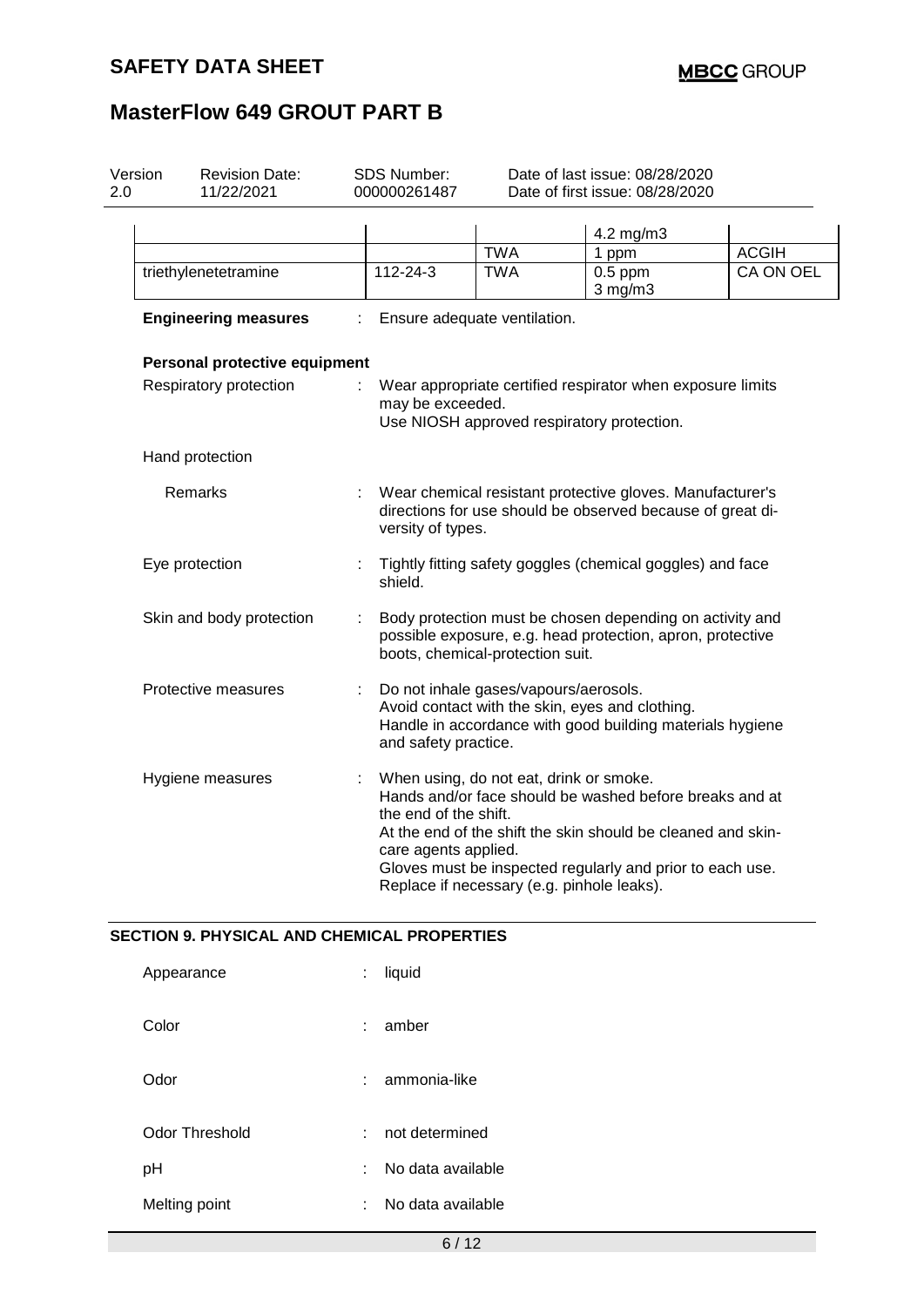# **SAFETY DATA SHEET**

# **MasterFlow 649 GROUT PART B**

| 2.0 | Version<br><b>Revision Date:</b><br>11/22/2021      |             | SDS Number:<br>000000261487  | Date of last issue: 08/28/2020<br>Date of first issue: 08/28/2020                                                    |
|-----|-----------------------------------------------------|-------------|------------------------------|----------------------------------------------------------------------------------------------------------------------|
|     |                                                     |             |                              |                                                                                                                      |
|     | Freezing point                                      |             | No data available            |                                                                                                                      |
|     | Boiling point                                       |             | >200 °C                      |                                                                                                                      |
|     | Flash point                                         |             | 163 °C                       |                                                                                                                      |
|     |                                                     |             |                              | The product has not been tested. The statement has been<br>derived from the properties of the individual components. |
|     | Evaporation rate                                    |             | No data available            |                                                                                                                      |
|     | Flammability (liquids)                              |             |                              | Not classified as a flammability hazard                                                                              |
|     | Upper explosion limit / Upper<br>flammability limit | ÷           | No data available            |                                                                                                                      |
|     | Lower explosion limit / Lower<br>flammability limit | ÷           | No data available            |                                                                                                                      |
|     | Vapor pressure                                      |             | < 0.01 hPa (20 $^{\circ}$ C) |                                                                                                                      |
|     | Relative vapor density                              |             | Heavier than air.            |                                                                                                                      |
|     | Relative density                                    |             | No data available            |                                                                                                                      |
|     | Density                                             |             | 0.96 g/cm3 (20 $°C$ )        |                                                                                                                      |
|     | Solubility(ies)<br>Water solubility                 |             | insoluble                    |                                                                                                                      |
|     | Solubility in other solvents                        | $\sim 10^7$ | No data available            |                                                                                                                      |
|     | Partition coefficient: n-<br>octanol/water          |             | not applicable for mixtures  |                                                                                                                      |
|     | Autoignition temperature                            |             | 321 °C                       | The product has not been tested. The statement has been<br>derived from the properties of the individual components. |
|     | Decomposition temperature                           |             | scribed/indicated.           | No decomposition if stored and handled as pre-                                                                       |
|     | Viscosity                                           |             |                              |                                                                                                                      |
|     | Viscosity, dynamic                                  |             | No data available            |                                                                                                                      |
|     | Viscosity, kinematic                                |             | No data available            |                                                                                                                      |
|     | <b>Explosive properties</b>                         |             | Not explosive                |                                                                                                                      |
|     | Oxidizing properties                                |             | as oxidizing.                | Based on its structural properties the product is not classified                                                     |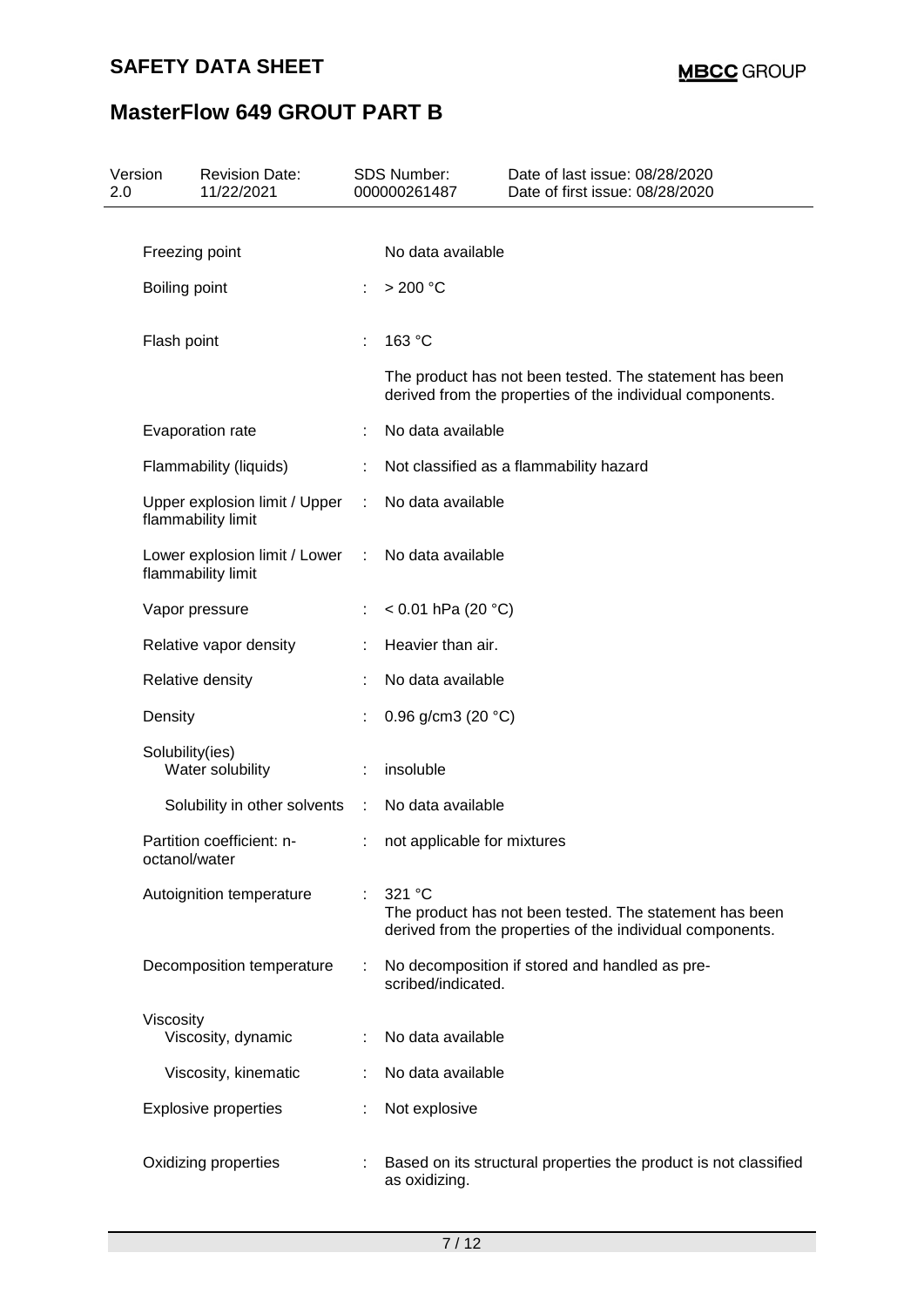### **SAFETY DATA SHEET**

# **MasterFlow 649 GROUT PART B**

| Version<br>2.0                              |            | <b>Revision Date:</b><br>11/22/2021 |   | <b>SDS Number:</b><br>000000261487                                        | Date of last issue: 08/28/2020<br>Date of first issue: 08/28/2020 |  |
|---------------------------------------------|------------|-------------------------------------|---|---------------------------------------------------------------------------|-------------------------------------------------------------------|--|
|                                             |            | Sublimation point                   |   | No data available                                                         |                                                                   |  |
|                                             |            | Molecular weight                    |   | Not applicable                                                            |                                                                   |  |
| <b>SECTION 10. STABILITY AND REACTIVITY</b> |            |                                     |   |                                                                           |                                                                   |  |
|                                             | Reactivity |                                     |   | scribed/indicated.                                                        | No hazardous reactions if stored and handled as pre-              |  |
|                                             |            | Chemical stability                  |   | The product is stable if stored and handled as pre-<br>scribed/indicated. |                                                                   |  |
|                                             | tions      | Possibility of hazardous reac-      |   | scribed/indicated.                                                        | The product is stable if stored and handled as pre-               |  |
|                                             |            | Conditions to avoid                 |   |                                                                           | See SDS section 7 - Handling and storage.                         |  |
|                                             |            | Incompatible materials              | ÷ | Oxidizing agents<br>strong alkalies<br>Acids                              |                                                                   |  |
|                                             | products   | Hazardous decomposition             |   | as prescribed/indicated.                                                  | No hazardous decomposition products if stored and handled         |  |

#### **SECTION 11. TOXICOLOGICAL INFORMATION**

#### **Acute toxicity**

Harmful if swallowed. Toxic if inhaled.

#### **Product:**

| Acute oral toxicity       | Acute toxicity estimate: 1,948 mg/kg<br>Method: Calculation method                                               |
|---------------------------|------------------------------------------------------------------------------------------------------------------|
| Acute inhalation toxicity | Acute toxicity estimate: 8.26 mg/l<br>Exposure time: 4 h<br>Test atmosphere: vapor<br>Method: Calculation method |

#### **Skin corrosion/irritation**

Causes severe skin burns and eye damage.

#### **Serious eye damage/eye irritation**

Causes serious eye damage.

### **Respiratory or skin sensitization**

#### **Skin sensitization**

May cause an allergic skin reaction.

#### **Respiratory sensitization**

Not classified based on available information.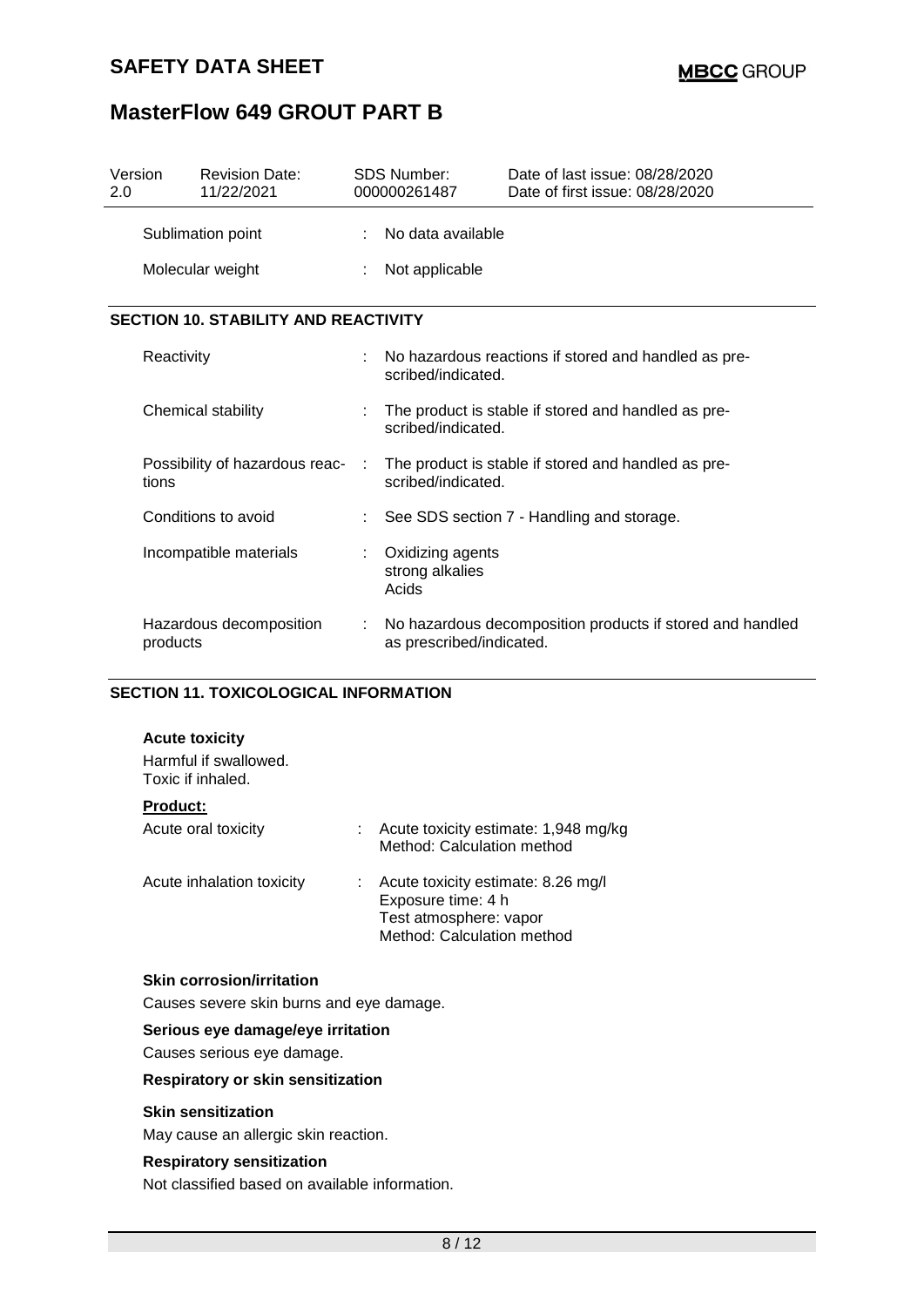| Version<br>2.0 |                                                                                                                                                                         | <b>Revision Date:</b><br>11/22/2021                                                                        |   | <b>SDS Number:</b><br>000000261487 | Date of last issue: 08/28/2020<br>Date of first issue: 08/28/2020 |  |  |  |  |  |
|----------------|-------------------------------------------------------------------------------------------------------------------------------------------------------------------------|------------------------------------------------------------------------------------------------------------|---|------------------------------------|-------------------------------------------------------------------|--|--|--|--|--|
|                |                                                                                                                                                                         | <b>Germ cell mutagenicity</b><br>Not classified based on available information.                            |   |                                    |                                                                   |  |  |  |  |  |
|                | Carcinogenicity<br>Not classified based on available information.                                                                                                       |                                                                                                            |   |                                    |                                                                   |  |  |  |  |  |
|                |                                                                                                                                                                         | <b>Reproductive toxicity</b><br>Suspected of damaging the unborn child.                                    |   |                                    |                                                                   |  |  |  |  |  |
|                |                                                                                                                                                                         | <b>STOT-single exposure</b><br>May cause respiratory irritation.                                           |   |                                    |                                                                   |  |  |  |  |  |
|                |                                                                                                                                                                         | <b>STOT-repeated exposure</b><br>Not classified based on available information.                            |   |                                    |                                                                   |  |  |  |  |  |
|                |                                                                                                                                                                         | <b>Aspiration toxicity</b><br>Not classified based on available information.                               |   |                                    |                                                                   |  |  |  |  |  |
|                |                                                                                                                                                                         | <b>Further information</b>                                                                                 |   |                                    |                                                                   |  |  |  |  |  |
|                | <b>Product:</b><br>Remarks<br>The product has not been tested. The statements on toxicolo-<br>gy have been derived from the properties of the individual<br>components. |                                                                                                            |   |                                    |                                                                   |  |  |  |  |  |
|                |                                                                                                                                                                         | <b>SECTION 12. ECOLOGICAL INFORMATION</b>                                                                  |   |                                    |                                                                   |  |  |  |  |  |
|                | <b>Ecotoxicity</b>                                                                                                                                                      |                                                                                                            |   |                                    |                                                                   |  |  |  |  |  |
|                | Product:                                                                                                                                                                |                                                                                                            |   |                                    |                                                                   |  |  |  |  |  |
|                |                                                                                                                                                                         | <b>Ecotoxicology Assessment</b><br>Acute aquatic toxicity                                                  | ÷ | Very toxic to aquatic life.        |                                                                   |  |  |  |  |  |
|                | Chronic aquatic toxicity                                                                                                                                                | Very toxic to aquatic life with long lasting effects                                                       |   |                                    |                                                                   |  |  |  |  |  |
|                |                                                                                                                                                                         | Components:                                                                                                |   |                                    |                                                                   |  |  |  |  |  |
|                | icity)                                                                                                                                                                  | Fatty acids, tall-oil, reaction products with tetraethylenepentamine:<br>M-Factor (Acute aquatic tox- : 10 |   |                                    |                                                                   |  |  |  |  |  |
|                | toxicity)                                                                                                                                                               | M-Factor (Chronic aquatic : 1                                                                              |   |                                    |                                                                   |  |  |  |  |  |

**Persistence and degradability**

No data available

**Bioaccumulative potential** No data available

**Mobility in soil** No data available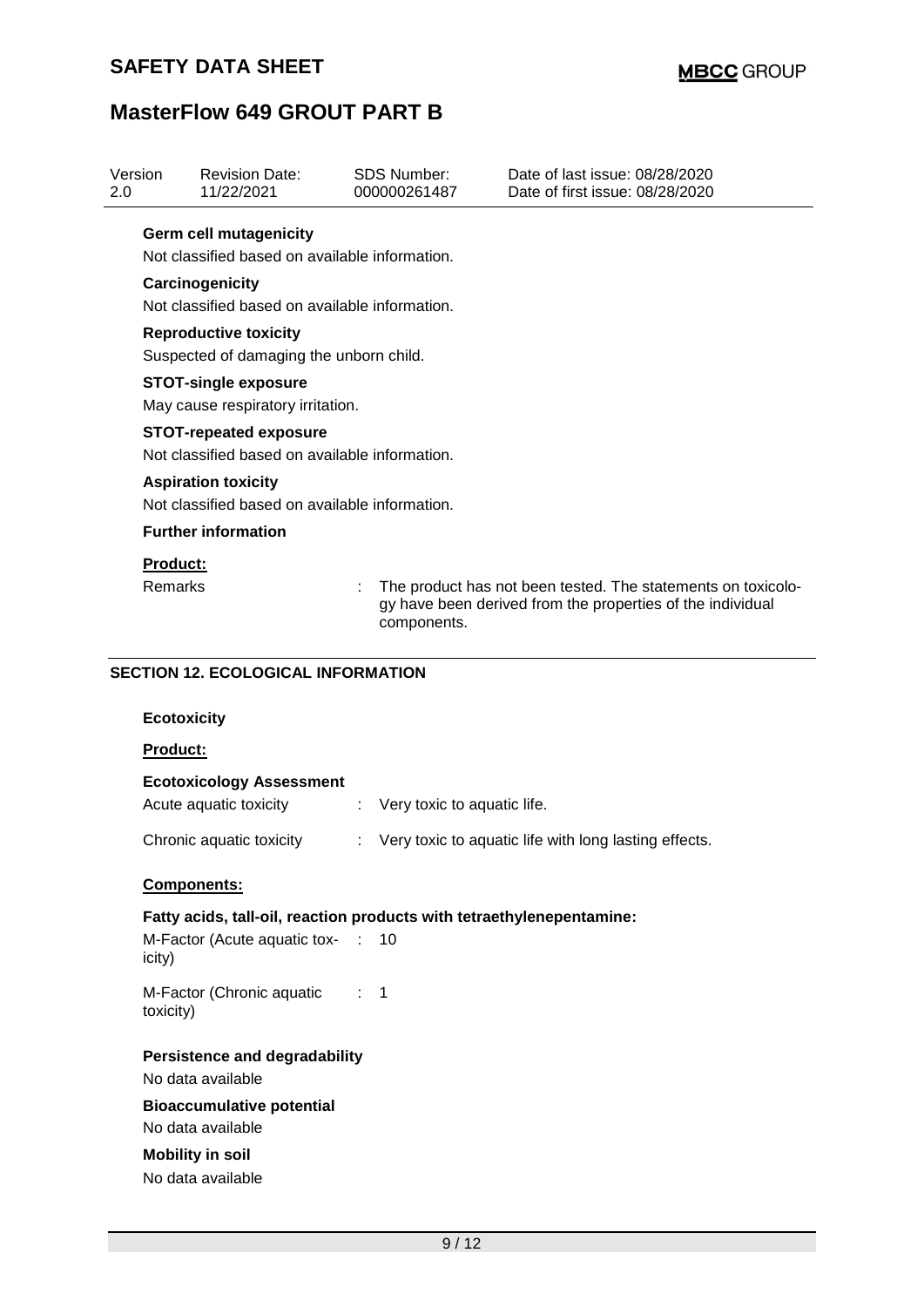| Version<br>2.0                                                                                                                                                                                                                                                 | <b>Revision Date:</b><br>11/22/2021        |  | SDS Number:<br>000000261487 | Date of last issue: 08/28/2020<br>Date of first issue: 08/28/2020                                                      |
|----------------------------------------------------------------------------------------------------------------------------------------------------------------------------------------------------------------------------------------------------------------|--------------------------------------------|--|-----------------------------|------------------------------------------------------------------------------------------------------------------------|
|                                                                                                                                                                                                                                                                | Other adverse effects                      |  |                             |                                                                                                                        |
|                                                                                                                                                                                                                                                                | <b>Product:</b>                            |  |                             |                                                                                                                        |
| Additional ecological infor-<br>Do not discharge product into the environment without control.<br>÷.<br>The product has not been tested. The statements on ecotoxi-<br>mation<br>cology have been derived from the properties of the individual<br>components. |                                            |  |                             |                                                                                                                        |
|                                                                                                                                                                                                                                                                | <b>SECTION 13. DISPOSAL CONSIDERATIONS</b> |  |                             |                                                                                                                        |
|                                                                                                                                                                                                                                                                | <b>Disposal methods</b>                    |  |                             |                                                                                                                        |
|                                                                                                                                                                                                                                                                | Waste from residues                        |  |                             | Dispose of in accordance with local authority regulations.<br>Do not discharge into drains/surface waters/groundwater. |
|                                                                                                                                                                                                                                                                | Contaminated packaging                     |  | stance/product.             | Contaminated packaging should be emptied as far as possible<br>and disposed of in the same manner as the sub-          |

### **SECTION 14. TRANSPORT INFORMATION**

### **International Regulations**

| <b>UNRTDG</b>                                 |   |                                                                                                                                                             |
|-----------------------------------------------|---|-------------------------------------------------------------------------------------------------------------------------------------------------------------|
| UN number                                     |   | <b>UN 2735</b>                                                                                                                                              |
| Proper shipping name                          |   | AMINES, LIQUID, CORROSIVE, N.O.S.<br>(DIETHYLENETRIAMINE, TRIETHYLENETETRAMINE,<br>FATTY ACIDS, TALL-OIL, REACTION PRODUCTS WITH<br>TETRAETHYLENEPENTAMINE) |
| Class                                         |   | 8                                                                                                                                                           |
| Packing group                                 |   | : II                                                                                                                                                        |
| Labels                                        |   | 8                                                                                                                                                           |
| <b>IATA-DGR</b>                               |   |                                                                                                                                                             |
| UN/ID No.                                     |   | <b>UN 2735</b>                                                                                                                                              |
| Proper shipping name                          |   | AMINES, LIQUID, CORROSIVE, N.O.S.<br>(DIETHYLENETRIAMINE, TRIETHYLENETETRAMINE)                                                                             |
| Class                                         |   | 8                                                                                                                                                           |
| Packing group                                 |   | $\mathbf{H}$                                                                                                                                                |
| Labels                                        |   | Corrosive                                                                                                                                                   |
| Packing instruction (cargo<br>aircraft)       |   | 855                                                                                                                                                         |
| Packing instruction (passen-<br>ger aircraft) |   | 851                                                                                                                                                         |
| <b>IMDG-Code</b>                              |   |                                                                                                                                                             |
| UN number                                     | ÷ | <b>UN 2735</b>                                                                                                                                              |
| Proper shipping name                          |   | AMINES, LIQUID, CORROSIVE, N.O.S.<br>(DIETHYLENETRIAMINE, TRIETHYLENETETRAMINE,<br>FATTY ACIDS, TALL-OIL, REACTION PRODUCTS WITH<br>TETRAETHYLENEPENTAMINE) |
| Class                                         |   | 8                                                                                                                                                           |
| Packing group                                 |   | Ш                                                                                                                                                           |
| Labels                                        |   | 8                                                                                                                                                           |
|                                               |   |                                                                                                                                                             |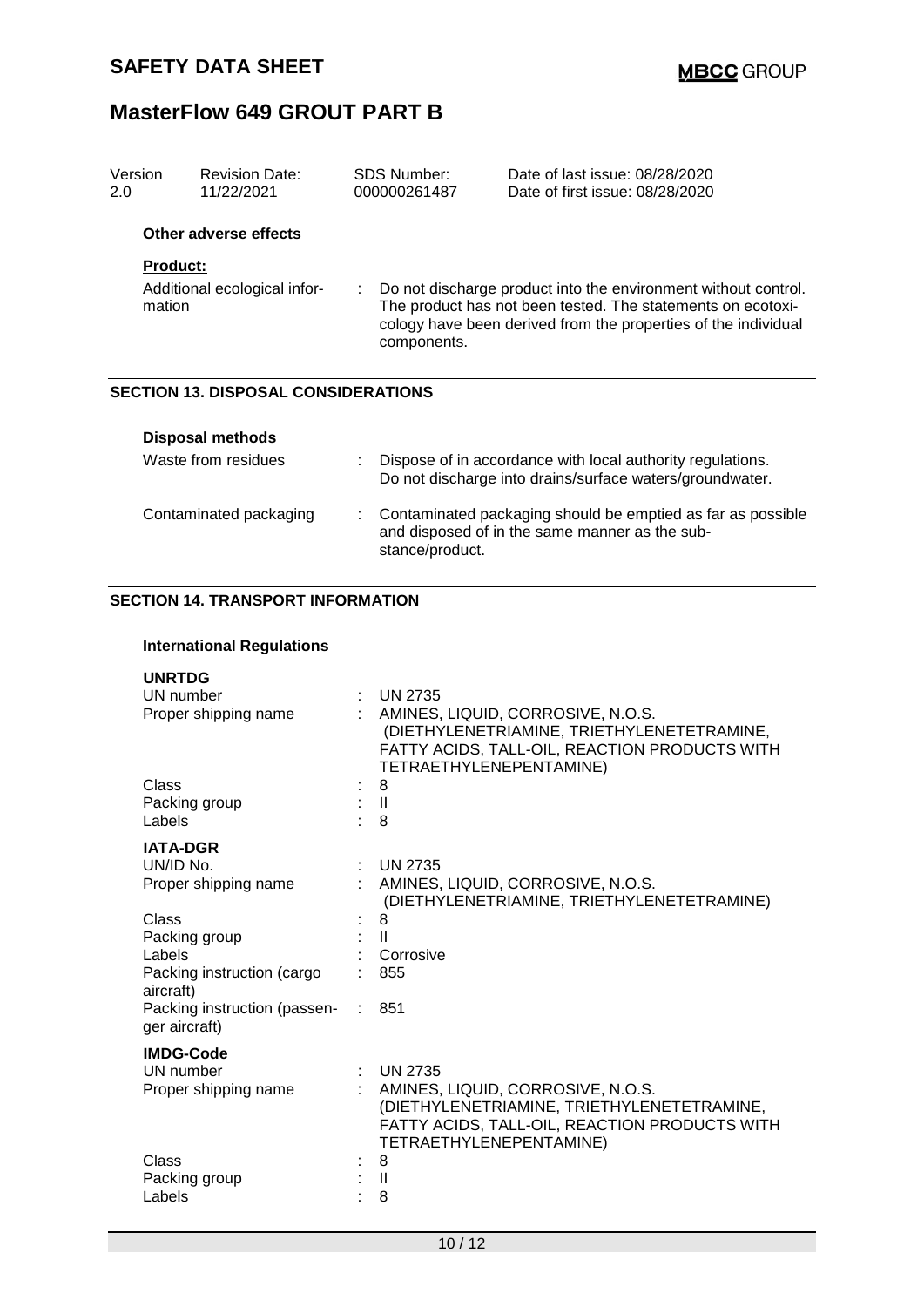| Version<br>2.0 | <b>Revision Date:</b><br>11/22/2021     | <b>SDS Number:</b><br>000000261487 | Date of last issue: 08/28/2020<br>Date of first issue: 08/28/2020                                                                |
|----------------|-----------------------------------------|------------------------------------|----------------------------------------------------------------------------------------------------------------------------------|
|                | EmS Code<br>Marine pollutant            | $: F-A, S-B$<br>yes                |                                                                                                                                  |
|                |                                         |                                    | Transport in bulk according to Annex II of MARPOL 73/78 and the IBC Code                                                         |
|                | Not applicable for product as supplied. |                                    |                                                                                                                                  |
|                | <b>Domestic regulation</b>              |                                    |                                                                                                                                  |
| <b>TDG</b>     |                                         |                                    |                                                                                                                                  |
|                | UN number                               | <b>UN 2735</b>                     |                                                                                                                                  |
|                | Proper shipping name                    | TETRAETHYLENEPENTAMINE)            | AMINES, LIQUID, CORROSIVE, N.O.S.<br>(DIETHYLENETRIAMINE, TRIETHYLENETETRAMINE,<br>FATTY ACIDS, TALL-OIL, REACTION PRODUCTS WITH |
| Class          |                                         | 8                                  |                                                                                                                                  |
|                | Packing group                           | $\mathbf{I}$                       |                                                                                                                                  |
| Labels         |                                         | 8                                  |                                                                                                                                  |
|                | ERG Code                                | 153                                |                                                                                                                                  |
|                | Marine pollutant                        | no                                 |                                                                                                                                  |
|                | Special precautions for user            |                                    |                                                                                                                                  |

The transport classification(s) provided herein are for informational purposes only, and solely based upon the properties of the unpackaged material as it is described within this Safety Data Sheet. Transportation classifications may vary by mode of transportation, package sizes, and variations in regional or country regulations.

#### **SECTION 15. REGULATORY INFORMATION**

| The ingredients of this product are reported in the following inventories: |  |                                                          |  |  |  |
|----------------------------------------------------------------------------|--|----------------------------------------------------------|--|--|--|
| <b>TSCA</b>                                                                |  | : All substances listed as active on the TSCA inventory  |  |  |  |
| DSL                                                                        |  | : All components of this product are on the Canadian DSL |  |  |  |

#### **SECTION 16. OTHER INFORMATION**

| <b>Full text of other abbreviations</b> |  |                                                                                                                                                     |  |  |  |  |
|-----------------------------------------|--|-----------------------------------------------------------------------------------------------------------------------------------------------------|--|--|--|--|
| $1-A$                                   |  | 29 CFR 1910.1000 (Table Z- : OSHA - Table Z-1-A (29 CFR 1910.1000)                                                                                  |  |  |  |  |
| <b>ACGIH</b>                            |  | : USA. ACGIH Threshold Limit Values (TLV)                                                                                                           |  |  |  |  |
| <b>ACGIHTLV</b>                         |  | : American Conference of Governmental Industrial Hygienists -<br>threshold limit values (US)                                                        |  |  |  |  |
| CA AB OEL                               |  | : Canada. Alberta, Occupational Health and Safety Code (table<br>$2:$ OEL)                                                                          |  |  |  |  |
| CA BC OEL                               |  | : Canada. British Columbia OEL                                                                                                                      |  |  |  |  |
| CA ON OEL                               |  | Ontario Table of Occupational Exposure Limits made under<br>the Occupational Health and Safety Act.                                                 |  |  |  |  |
| CA QC OEL                               |  | : Québec. Regulation respecting occupational health and safe-<br>ty, Schedule 1, Part 1: Permissible exposure values for air-<br>borne contaminants |  |  |  |  |
| <b>NIOSH</b>                            |  | : NIOSH Pocket Guide to Chemical Hazards (US)                                                                                                       |  |  |  |  |
| 1-A) / TWA value                        |  | 29 CFR 1910.1000 (Table Z- : Time Weighted Average (TWA):                                                                                           |  |  |  |  |